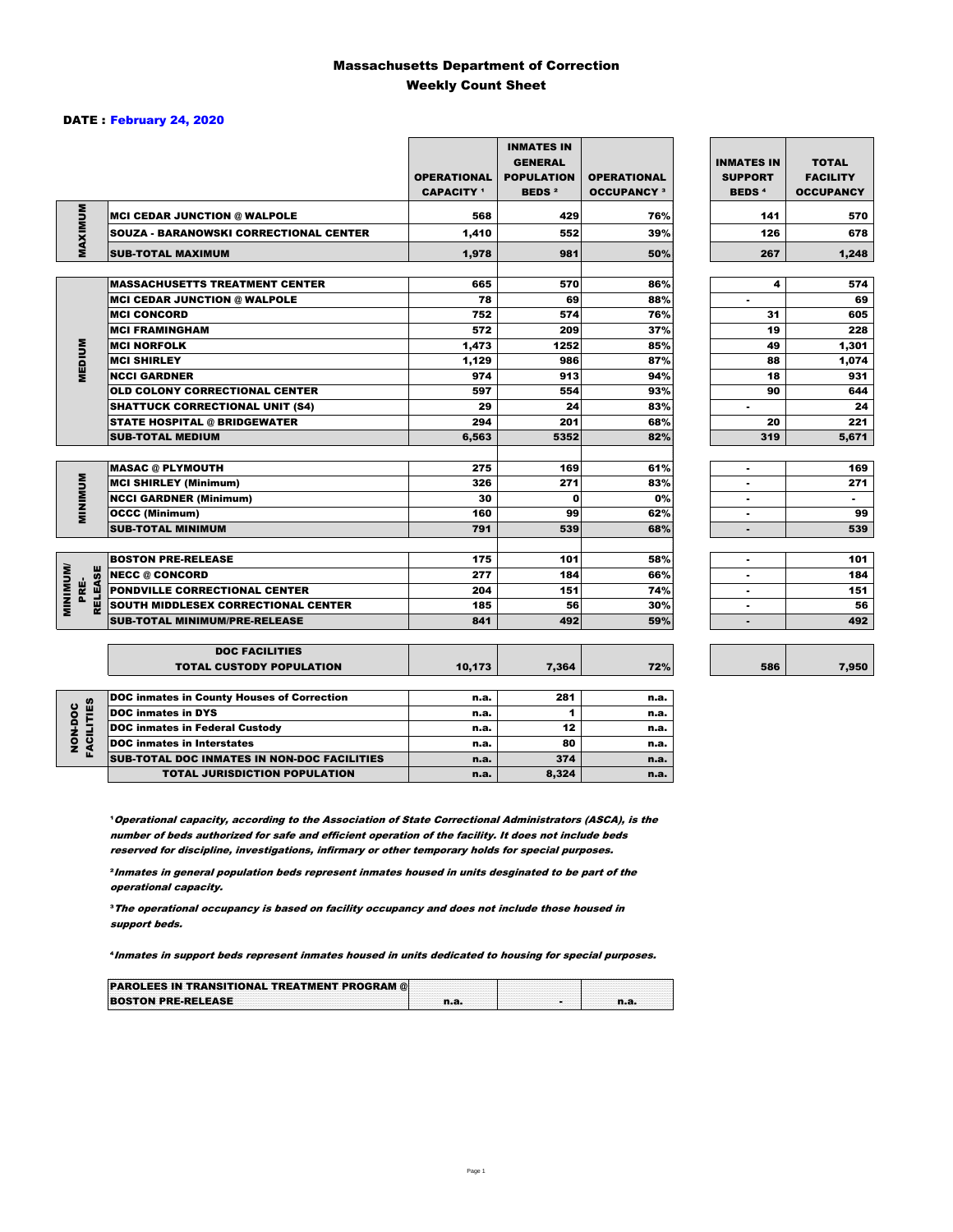### Massachusetts Department of Correction Weekly Count Sheet

| <b>CORRECTIONAL FACILITIES</b>        | <b>TREATMENT</b> | <b>FACILITY</b>  |
|---------------------------------------|------------------|------------------|
| <b>HOSPITAL MISSION</b>               | <b>BEDS</b>      | <b>OCCUPANCY</b> |
| <b>SHATTUCK CORRECTIONAL UNIT(S4)</b> | 29               | 24               |
| <b>STATE HOSPITAL @ BRIDGEWATER</b>   | 372              | 221              |
| <b>TOTAL</b>                          | 401              | 245              |

|                                                                | <b>FACILITY</b>  |
|----------------------------------------------------------------|------------------|
| <b>DOC INMATES IN COUNTY FACILITIES</b>                        | <b>OCCUPANCY</b> |
| <b>BARNSTABLE COUNTY</b>                                       |                  |
| <b>BERKSHIRE COUNTY</b>                                        | 10               |
| <b>BRISTOL COUNTY</b>                                          |                  |
| <b>DUKES COUNTY</b>                                            | 0                |
| <b>ESSEX COUNTY</b>                                            | 5                |
| <b>FRANKLIN COUNTY</b>                                         | 16               |
| <b>HAMPDEN COUNTY*</b>                                         | 176              |
| <b>HAMPSHIRE COUNTY</b>                                        | 13               |
| <b>MIDDLESEX COUNTY</b>                                        |                  |
| <b>NORFOLK COUNTY</b>                                          |                  |
| <b>PLYMOUTH COUNTY</b>                                         | 60               |
| <b>SUFFOLK COUNTY</b>                                          | 1                |
| <b>WORCESTER COUNTY</b>                                        |                  |
| <b>TOTAL</b>                                                   | 281              |
| *Note* Hampden County has 86 Section 35 inmates (Stoney Brook) |                  |

|                                        | <b>FACILITY</b>  |
|----------------------------------------|------------------|
| <b>DOC INMATES IN OTHER FACILITIES</b> | <b>OCCUPANCY</b> |
| <b>FEDERAL BUREAU OF PRISONS</b>       | 12               |
| <b>DYS</b>                             |                  |
| <b>INTERSTATES</b>                     | 80               |
| <b>TOTAL</b>                           | 93               |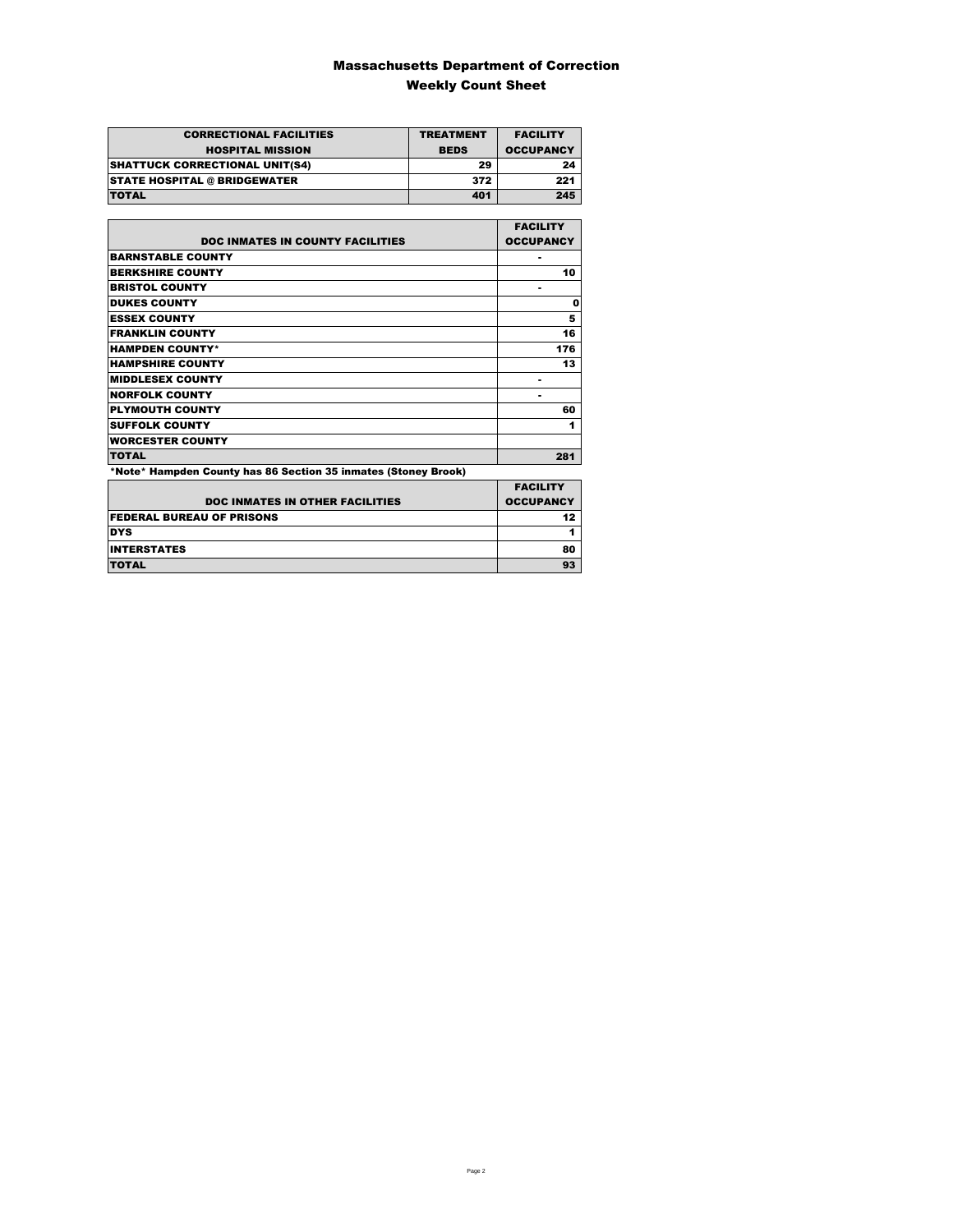## County/Interstate Correctional Facilities Daily Count Sheet

#### **02/24/20**

|                                         | <b>SECURITY LEVEL</b>                 |                              |                                 |                              |                                |                              |                                 |                              |                                     |                          | <b>TOTAL</b>                  |                                                       |
|-----------------------------------------|---------------------------------------|------------------------------|---------------------------------|------------------------------|--------------------------------|------------------------------|---------------------------------|------------------------------|-------------------------------------|--------------------------|-------------------------------|-------------------------------------------------------|
| <b>BARNSTABLE</b>                       | <b>TYPE</b>                           | <b>MAXIMUM</b>               |                                 | <b>MEDIUM</b>                |                                | <b>MINIMUM</b>               |                                 | <b>PRE-RELEASE</b>           |                                     |                          | <b>TOTAL</b>                  |                                                       |
|                                         |                                       | <b>MALE</b>                  | <b>FEMALE</b>                   | <b>MALE</b>                  | <b>FEMALE</b>                  | <b>MALE</b>                  | <b>FEMALE</b>                   | <b>MALE</b>                  | <b>FEMALE</b>                       | <b>MALE</b>              | <b>FEMALE</b>                 | <b>FACILITY</b>                                       |
|                                         | <b>COUNTY</b>                         | $\mathbf{0}$                 | $\mathbf{0}$                    | 127                          | 9                              | $\mathbf{0}$                 | $\mathbf 0$                     | $\mathbf 0$                  | $\mathbf{0}$                        | 127                      | 9                             | 136                                                   |
| <b>HOUSE OF</b>                         | <b>STATE</b>                          | $\mathbf 0$                  | $\mathbf{0}$                    |                              |                                | $\mathbf{0}$                 | $\mathbf 0$                     | $\mathbf{0}$                 | $\mathbf 0$                         | 0                        | $\mathbf 0$                   | 0                                                     |
| <b>CORRECTION</b>                       | <b>FEDERAL</b>                        | $\mathbf 0$                  | $\mathbf{0}$                    |                              |                                | $\mathbf{0}$                 | $\mathbf 0$                     | $\mathbf{0}$                 | $\mathbf 0$                         | 0                        | $\mathbf 0$                   | $\mathbf 0$                                           |
|                                         | <b>TOTAL</b>                          | $\mathbf 0$                  | $\mathbf 0$                     | 127                          | 9                              | $\mathbf{0}$                 | $\mathbf 0$                     | $\mathbf 0$                  | $\mathbf 0$                         | 127                      | $9\,$                         | 136                                                   |
|                                         | <b>COUNTY</b>                         | $\mathbf 0$<br>$\mathbf{0}$  | $\mathbf{0}$<br>$\mathbf{0}$    | 101                          | 15                             | $\mathbf{0}$<br>$\mathbf{0}$ | $\mathbf{0}$<br>$\mathbf{0}$    | $\mathbf{0}$<br>$\mathbf{O}$ | $\mathbf 0$<br>$\mathbf 0$          | 101                      | 15                            | 116                                                   |
| JAIL                                    | <b>OTHER COUNTY</b><br><b>FEDERAL</b> | $\mathbf{0}$                 | $\mathbf 0$                     | 4                            |                                | $\mathbf 0$                  | $\mathbf{0}$                    | $\mathbf 0$                  | 0                                   | 4<br>0                   | $\mathbf 0$<br>$\mathbf 0$    | 4<br>$\overline{0}$                                   |
|                                         | <b>TOTAL</b>                          | $\mathbf 0$                  | $\overline{0}$                  | 105                          | 15                             | $\overline{0}$               | $\Omega$                        | $\mathbf{0}$                 | $\overline{0}$                      | 105                      | 15                            | 120                                                   |
|                                         | <b>FACILITY TOTAL</b>                 | $\mathbf 0$                  | 0                               | 232                          | 24                             | 0                            | 0                               | $\bf{0}$                     | 0                                   | 232                      | 24                            | 256                                                   |
|                                         |                                       |                              |                                 |                              |                                |                              |                                 |                              |                                     |                          |                               |                                                       |
| <b>BERKSHIRE</b>                        | <b>TYPE</b>                           |                              | <b>MAXIMUM</b>                  | <b>MEDIUM</b>                |                                | <b>MINIMUM</b>               |                                 | <b>PRE-RELEASE</b>           |                                     |                          | <b>TOTAL</b>                  |                                                       |
|                                         |                                       | <b>MALE</b><br>0             | <b>FEMALE</b>                   | <b>MALE</b>                  | <b>FEMALE</b>                  | <b>MALE</b><br>$\mathbf 0$   | <b>FEMALE</b><br>$\mathbf{0}$   | <b>MALE</b>                  | <b>FEMALE</b>                       | <b>MALE</b>              | <b>FEMALE</b>                 | <b>FACILITY</b>                                       |
| <b>HOUSE OF</b>                         | <b>COUNTY</b><br><b>STATE</b>         | $\mathbf{0}$                 | $\mathbf{0}$<br>$\mathbf{0}$    | 97<br>10                     | 0<br>$\mathbf 0$               | $\mathbf{0}$                 | $\mathbf{0}$                    | $\mathbf 0$<br>$\mathbf 0$   | 0<br>$\mathbf 0$                    | 97<br>10                 | 0<br>$\mathbf{0}$             | 97<br>10                                              |
| <b>CORRECTION</b>                       | <b>FEDERAL</b>                        | $\mathbf{0}$                 | $\mathbf 0$                     |                              | $\mathbf{0}$                   | $\mathbf{0}$                 | $\mathbf{0}$                    | $\pmb{0}$                    | $\mathbf 0$                         | 0                        | $\mathbf{0}$                  | $\mathbf 0$                                           |
|                                         | <b>TOTAL</b>                          | $\overline{0}$               | $\mathbf{0}$                    | 107                          | $\overline{0}$                 | $\overline{0}$               | $\overline{0}$                  | $\mathbf 0$                  | $\overline{0}$                      | 107                      | $\mathbf{0}$                  | 107                                                   |
|                                         | <b>COUNTY</b>                         | $\mathbf{0}$                 | $\mathbf{0}$                    | 88                           | $\mathbf 0$                    | $\mathbf{0}$                 | $\mathbf 0$                     | $\mathbf{0}$                 | $\mathbf 0$                         | 88                       | $\mathbf{0}$                  | 88                                                    |
| <b>JAIL</b>                             | <b>OTHER COUNTY</b>                   | $\mathbf{0}$                 | $\mathbf{0}$                    |                              | $\mathbf 0$                    | $\mathbf{0}$                 | $\mathbf{0}$                    | $\mathbf{0}$                 | $\mathbf 0$                         | 0                        | $\mathbf 0$                   | 0                                                     |
|                                         | <b>FEDERAL</b>                        | $\mathbf{0}$                 | $\mathbf{0}$                    |                              | $\mathbf{0}$                   | $\mathbf{0}$                 | $\mathbf{0}$                    | $\mathbf{O}$                 | $\mathbf 0$                         | 0                        | $\mathbf 0$                   | 0                                                     |
|                                         | <b>TOTAL</b>                          | $\mathbf 0$                  | $\mathbf 0$                     | 88                           | $\mathbf 0$                    | $\mathbf 0$                  | $\mathbf 0$                     | $\mathbf 0$                  | $\mathbf 0$                         | 88                       | $\mathbf 0$                   | 88                                                    |
|                                         | <b>FACILITY TOTAL</b>                 | 0                            | $\bf{0}$                        | 195                          | $\mathbf{0}$                   | 0                            | $\mathbf 0$                     | $\mathbf 0$                  | 0                                   | 195                      | 0                             | 195                                                   |
| <b>BRISTOL</b>                          | <b>TYPE</b>                           |                              | <b>MAXIMUM</b>                  | <b>MEDIUM</b>                |                                | <b>MINIMUM</b>               |                                 |                              | <b>PRE-RELEASE</b>                  |                          | <b>TOTAL</b>                  |                                                       |
| <b>Ash Street</b>                       |                                       | <b>MALE</b>                  | <b>FEMALE</b>                   | <b>MALE</b>                  | <b>FEMALE</b>                  | <b>MALE</b>                  | <b>FEMALE</b>                   | <b>MALE</b>                  | <b>FEMALE</b>                       | <b>MALE</b>              |                               | <b>FEMALE FACILITY</b>                                |
|                                         | <b>COUNTY</b>                         | $\mathbf{0}$                 | $\mathbf{0}$                    | 18                           | $\mathbf{0}$                   | $\mathbf{0}$                 | $\mathbf{0}$                    | 0                            | $\mathbf 0$                         | 18                       | $\mathbf{0}$                  | 18                                                    |
| <b>HOUSE OF</b>                         | <b>STATE</b>                          | $\mathbf{0}$                 | $\pmb{0}$                       |                              | $\mathbf 0$                    | $\mathbf{0}$                 | $\mathbf{0}$                    | $\mathbf 0$                  | 0                                   | 0                        | $\pmb{0}$                     | $\mathbf 0$                                           |
| <b>CORRECTION</b>                       | <b>FEDERAL</b>                        | $\mathbf{0}$                 | $\mathbf 0$                     |                              | $\mathbf{0}$                   | $\mathbf{0}$                 | $\mathbf{0}$                    | $\mathbf 0$                  | $\mathbf 0$                         | $\mathbf 0$              | $\mathbf 0$                   | 0                                                     |
|                                         | <b>TOTAL</b>                          | $\mathbf 0$                  | $\mathbf 0$                     | 18                           | $\mathbf 0$                    | $\mathbf{0}$                 | $\overline{0}$                  | $\mathbf 0$                  | $\overline{0}$                      | 18                       | $\mathbf{0}$                  | 18                                                    |
|                                         | <b>COUNTY</b>                         | $\mathbf 0$                  | $\mathbf{0}$                    | 133                          | $\overline{0}$                 | $\mathbf{0}$                 | $\mathbf 0$                     | $\mathbf{0}$                 | $\mathbf 0$                         | 133                      | $\mathbf{0}$                  | 133                                                   |
| JAIL                                    | <b>OTHER COUNTY</b>                   | $\mathbf{0}$                 | $\mathbf{0}$                    |                              | $\mathbf 0$                    | $\mathbf{0}$                 | $\mathbf 0$                     | $\mathbf{0}$                 | $\overline{0}$                      | 0                        | $\mathbf{0}$                  | 0                                                     |
|                                         | <b>FEDERAL</b>                        | $\mathbf{0}$<br>$\mathbf 0$  | $\mathbf 0$<br>$\mathbf{0}$     |                              | $\mathbf 0$<br>$\mathbf 0$     | $\mathbf{0}$<br>$\mathbf{0}$ | $\mathbf{0}$<br>$\Omega$        | $\mathbf 0$<br>$\mathbf{0}$  | $\mathbf 0$<br>$\overline{0}$       | 0                        | $\mathbf 0$<br>$\mathbf{0}$   | $\mathbf 0$                                           |
|                                         | <b>TOTAL</b><br><b>FACILITY TOTAL</b> | 0                            | 0                               | 133<br>151                   | 0                              | 0                            | 0                               | 0                            | 0                                   | 133<br>151               | 0                             | 133<br>151                                            |
|                                         |                                       |                              |                                 |                              |                                |                              |                                 |                              |                                     |                          |                               |                                                       |
| <b>BRISTOL</b>                          | <b>TYPE</b>                           |                              | <b>MAXIMUM</b>                  | <b>MEDIUM</b>                |                                | <b>MINIMUM</b>               |                                 | <b>PRE-RELEASE</b>           |                                     |                          | <b>TOTAL</b>                  |                                                       |
| <b>Dartmouth</b>                        |                                       | <b>MALE</b>                  | <b>FEMALE</b>                   | <b>MALE</b>                  | <b>FEMALE</b>                  | <b>MALE</b>                  | <b>FEMALE</b>                   | <b>MALE</b>                  | <b>FEMALE</b>                       | <b>MALE</b>              | <b>FEMALE</b>                 | <b>FACILITY</b>                                       |
|                                         | <b>COUNTY</b>                         | $\mathbf{0}$<br>$\mathbf{0}$ | $\mathbf{0}$                    | 243                          |                                |                              |                                 | $\mathbf{0}$                 | 0                                   | 243                      | 0                             | 243<br>0                                              |
| <b>HOUSE OF</b><br><b>CORRECTION</b>    | <b>STATE</b><br><b>FEDERAL</b>        | $\mathbf{0}$                 | $\mathbf{0}$<br>$\mathbf 0$     |                              |                                |                              |                                 | $\mathbf{0}$                 | $\mathbf 0$                         | 0                        |                               |                                                       |
|                                         | <b>TOTAL</b>                          |                              |                                 |                              |                                |                              |                                 |                              |                                     |                          | $\mathbf 0$                   |                                                       |
|                                         |                                       |                              |                                 |                              |                                |                              |                                 | $\mathbf 0$                  | $\mathbf 0$                         | 0                        | 0                             | 0                                                     |
|                                         |                                       | $\mathbf 0$                  | $\mathbf{0}$                    | 243                          | $\mathbf 0$                    | $\mathbf{0}$                 | $\mathbf{0}$                    | $\mathbf{0}$                 | $\overline{0}$                      | 243                      | $\mathbf{0}$                  | 243                                                   |
| JAIL                                    | <b>COUNTY</b><br><b>OTHER COUNTY</b>  | $\mathbf{0}$<br>$\mathbf 0$  | $\pmb{0}$<br>$\mathbf{0}$       | 337<br>131                   | 13                             | $\mathbf{0}$<br>$\Omega$     | $\mathbf{0}$<br>$\mathbf 0$     | $\mathbf 0$<br>$\mathbf{0}$  | 0<br>0                              | 337<br>131               | 13<br>$\mathbf 0$             | 350<br>131                                            |
|                                         | <b>FEDERAL</b>                        | $\mathbf 0$                  | $\mathbf{0}$                    |                              |                                | $\mathbf{0}$                 | $\mathbf{0}$                    | $\mathbf{O}$                 | $\mathbf 0$                         | 0                        | $\mathbf 0$                   | 0                                                     |
|                                         | <b>TOTAL</b>                          | $\mathbf 0$                  | $\mathbf{0}$                    | 468                          | 13                             | $\mathbf{0}$                 | $\mathbf 0$                     | $\mathbf{0}$                 | $\overline{0}$                      | 468                      | 13                            | 481                                                   |
|                                         | <b>FACILITY TOTAL</b>                 | 0                            | $\mathbf{0}$                    | 711                          | 13                             | 0                            | $\bf{0}$                        | 0                            | 0                                   | 711                      | 13                            | 724                                                   |
|                                         |                                       |                              |                                 |                              |                                |                              |                                 |                              |                                     |                          |                               |                                                       |
| <b>BRISTOL</b><br><b>Women's Center</b> | <b>TYPE</b>                           | <b>MALE</b>                  | <b>MAXIMUM</b><br><b>FEMALE</b> | <b>MALE</b>                  | <b>MEDIUM</b><br><b>FEMALE</b> | <b>MALE</b>                  | <b>MINIMUM</b><br><b>FEMALE</b> | <b>MALE</b>                  | <b>PRE-RELEASE</b><br><b>FEMALE</b> | <b>MALE</b>              | <b>TOTAL</b><br><b>FEMALE</b> | <b>FACILITY</b>                                       |
|                                         | <b>COUNTY</b>                         | $\mathbf{0}$                 |                                 | $\mathbf{0}$                 | 15                             | $\mathbf{0}$                 | 5                               | $\mathbf{0}$                 | $\mathbf{0}$                        | $\mathbf{0}$             | 20                            |                                                       |
| <b>SENTENCED</b>                        | <b>STATE</b>                          | $\Omega$                     |                                 | $\overline{0}$               |                                | $\Omega$                     | $\Omega$                        | $\Omega$                     | $\overline{0}$                      | $\overline{0}$           | $\mathbf 0$                   |                                                       |
|                                         | <b>FEDERAL</b>                        | $\mathbf{0}$                 |                                 | $\mathbf 0$                  | $\mathbf 0$                    | $\mathbf{0}$                 | 0                               | $\mathbf 0$                  | 0                                   | $\pmb{0}$                | $\mathbf 0$                   |                                                       |
|                                         | <b>TOTAL</b>                          | $\mathbf 0$                  | $\overline{0}$                  | $\pmb{0}$                    | 15                             | $\mathbf 0$                  | 5                               | $\mathbf{0}$                 | $\mathbf 0$                         | $\bf 0$                  | 20                            |                                                       |
|                                         | <b>COUNTY</b>                         | $\mathbf{0}$                 |                                 | 0                            | 30                             | $\mathbf 0$                  | $\pmb{0}$                       | $\mathbf 0$                  | 0                                   | $\pmb{0}$                | 30                            |                                                       |
| <b>UNSENTENCED</b>                      | INS                                   | $\mathbf{0}$                 |                                 | $\mathbf{0}$                 | 13                             | $\mathbf{0}$                 | $\mathbf{0}$                    | $\mathbf{0}$                 | 0                                   | 0                        | 13                            | 20<br>$\overline{0}$<br>$\mathbf 0$<br>20<br>30<br>13 |
|                                         | <b>FEDERAL</b>                        | $\mathbf{0}$                 |                                 | $\mathbf 0$                  | $\mathbf{0}$                   | $\mathbf{0}$                 | $\mathbf{0}$                    | $\mathbf 0$                  | $\mathbf 0$                         | $\pmb{0}$                | $\mathbf 0$                   | $\pmb{0}$                                             |
|                                         | <b>TOTAL</b>                          | $\mathbf{0}$                 | $\mathbf{0}$                    | $\overline{0}$               | 43                             | $\overline{0}$               | $\mathbf{0}$                    | $\mathbf 0$                  | $\mathbf 0$                         | $\mathbf{0}$             | 43                            |                                                       |
|                                         | <b>FACILITY TOTAL</b>                 | $\mathbf{0}$                 | $\bf{0}$                        | 0                            | 58                             | 0                            | 5                               | $\mathbf{0}$                 | 0                                   | 0                        | 63                            |                                                       |
| <b>DUKES</b>                            | <b>TYPE</b>                           |                              | <b>MAXIMUM</b>                  |                              | <b>MEDIUM</b>                  |                              | <b>MINIMUM</b>                  |                              | <b>PRE-RELEASE</b>                  |                          | <b>TOTAL</b>                  | 43<br>63                                              |
|                                         |                                       | <b>MALE</b>                  | <b>FEMALE</b>                   | <b>MALE</b>                  | <b>FEMALE</b>                  | <b>MALE</b>                  | <b>FEMALE</b>                   | <b>MALE</b>                  | <b>FEMALE</b>                       | <b>MALE</b>              |                               | <b>FEMALE   FACILITY</b>                              |
|                                         | <b>COUNTY</b>                         | 6                            | $\mathbf 0$                     | 7                            | $\mathbf{0}$                   | 7                            | 0                               | $\mathbf 0$                  | 0                                   | 20                       | 0                             |                                                       |
| <b>HOUSE OF</b>                         | <b>STATE</b>                          | 0                            | $\mathbf 0$                     | $\mathbf 0$                  | $\pmb{0}$                      | 0                            | $\pmb{0}$                       | $\mathbf 0$                  | 0                                   | 0                        | $\mathbf 0$                   |                                                       |
| <b>CORRECTION</b>                       | <b>FEDERAL</b>                        | 0                            | $\mathbf{0}$                    | 0                            | $\mathbf 0$                    | $\Omega$                     | $\mathbf{0}$                    | $\mathbf 0$                  | 0                                   | $\mathbf 0$              | $\mathbf{0}$                  |                                                       |
|                                         | <b>TOTAL</b>                          | $6\phantom{1}6$              | $\mathbf{0}$                    | $\overline{7}$               | $\mathbf 0$                    | $\overline{7}$               | $\overline{0}$                  | $\mathbf{0}$                 | $\overline{0}$                      | 20                       | $\mathbf{0}$                  |                                                       |
|                                         | <b>COUNTY</b>                         | $\mathbf 0$<br>$\mathbf 0$   | $\mathbf{0}$<br>$\mathbf{O}$    | $\mathbf{0}$<br>$\mathbf{O}$ | $\mathbf 0$                    | $\mathbf{0}$<br>$\mathbf{0}$ | $\mathbf{0}$<br>$\mathbf{0}$    | $\mathbf{0}$<br>$\mathbf{O}$ | $\mathbf 0$                         | 0                        | $\mathbf{0}$<br>$\mathbf{0}$  | 20<br>$\pmb{0}$<br>$\mathbf 0$<br>20<br>$\mathbf 0$   |
| <b>JAIL</b>                             | <b>OTHER COUNTY</b><br><b>FEDERAL</b> | 0                            | $\mathbf 0$                     | $\mathbf 0$                  | $\mathbf 0$<br>$\mathbf 0$     | $\mathbf 0$                  | $\pmb{0}$                       | $\mathbf{0}$                 | 0<br>0                              | $\pmb{0}$<br>$\mathbf 0$ | $\mathbf 0$                   | $\mathbf 0$<br>$\mathbf 0$                            |
|                                         | <b>TOTAL</b>                          | $\mathbf 0$                  | $\mathbf{0}$                    | $\mathbf 0$                  | $\mathbf 0$                    | $\mathbf 0$                  | $\mathbf{0}$                    | $\mathbf 0$                  |                                     | $\mathbf 0$              | $\mathbf 0$                   | $\mathbf 0$                                           |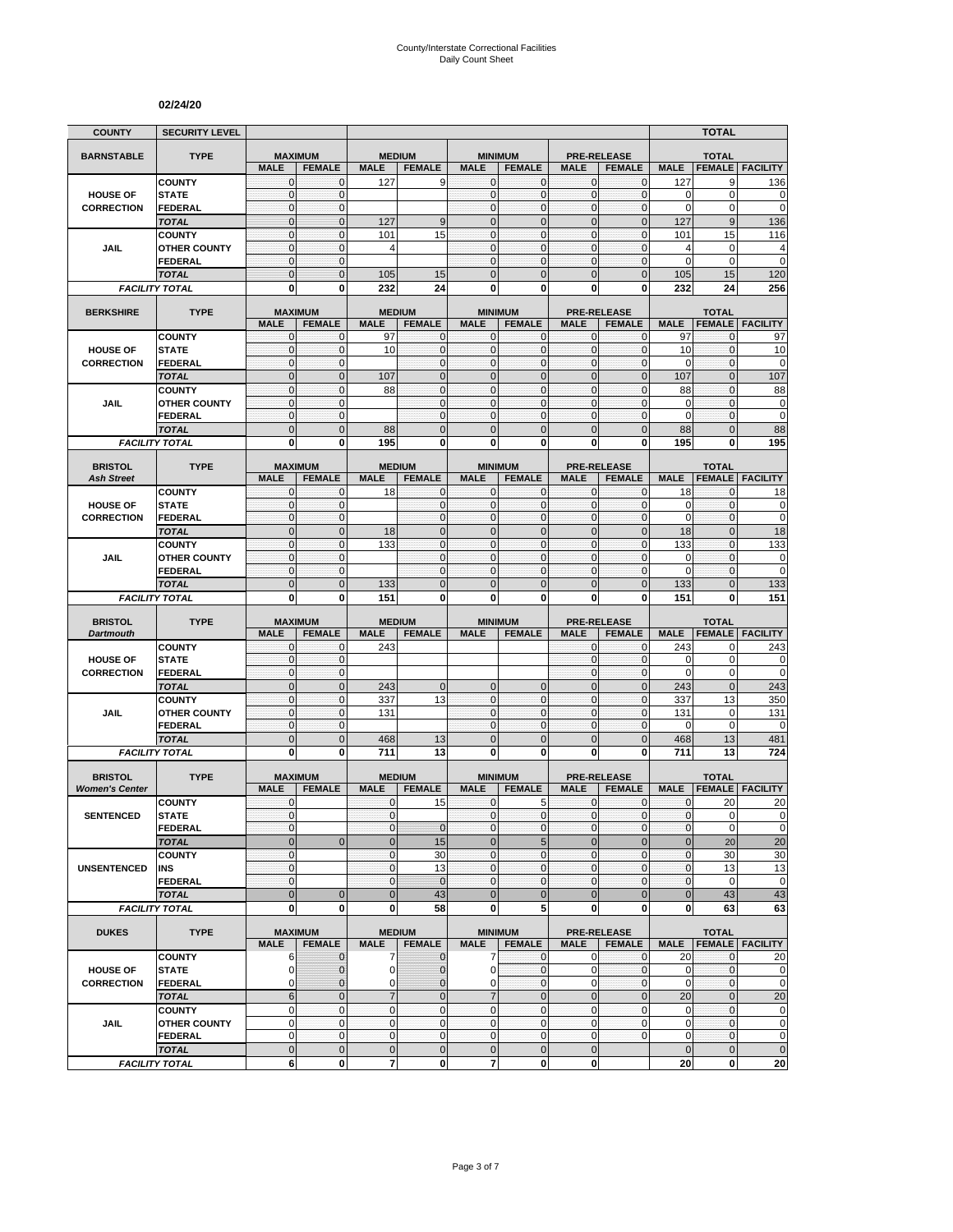# County/Interstate Correctional Facilities Daily Count Sheet

| <b>ESSEX</b>                      | <b>TYPE</b>                    | <b>MAXIMUM</b>                |                              | <b>MEDIUM</b>                |                              | <b>MINIMUM</b>                |                               |                              | <b>PRE-RELEASE</b>                  |                              | <b>TOTAL</b>                  |                             |
|-----------------------------------|--------------------------------|-------------------------------|------------------------------|------------------------------|------------------------------|-------------------------------|-------------------------------|------------------------------|-------------------------------------|------------------------------|-------------------------------|-----------------------------|
| <b>Middleton</b>                  |                                | <b>MALE</b>                   | <b>FEMALE</b>                | <b>MALE</b>                  | <b>FEMALE</b>                | <b>MALE</b>                   | <b>FEMALE</b>                 | <b>MALE</b>                  | <b>FEMALE</b>                       | <b>MALE</b>                  |                               | <b>FEMALE   FACILITY</b>    |
|                                   | <b>COUNTY</b>                  | $\mathbf 0$                   | $\mathbf 0$                  | 339                          | $\mathbf{0}$                 | $\mathbf{0}$                  | $\mathbf 0$                   | $\mathbf{0}$                 | $\mathbf 0$                         | 339                          | 0                             | 339                         |
| <b>HOUSE OF</b>                   | <b>STATE</b>                   | $\mathbf 0$                   | $\mathbf{0}$                 |                              | $\mathbf 0$                  | $\mathbf{O}$                  | $\mathbf{0}$                  | $\mathbf{O}$                 | $\mathbf 0$                         | 0                            | $\mathbf 0$                   | $\mathbf 0$                 |
| <b>CORRECTION</b>                 | <b>FEDERAL</b>                 | $\mathbf 0$                   | $\mathbf{0}$                 |                              | $\mathbf{0}$                 | $\mathbf{O}$                  | $\mathbf 0$                   | $\overline{0}$               | $\mathbf 0$                         | $\mathbf 0$                  | $\mathbf{0}$                  | $\mathbf 0$                 |
|                                   | <b>TOTAL</b>                   | $\overline{0}$                | $\overline{0}$               | 339                          | $\mathbf 0$                  | $\mathbf{0}$                  | $\overline{0}$                | $\mathbf{0}$                 | $\overline{0}$                      | 339                          | $\overline{0}$                | 339                         |
|                                   | <b>COUNTY</b>                  | 0                             | $\mathbf{0}$                 | 727                          | 14                           | $\mathbf 0$                   | $\mathbf 0$                   | $\mathbf{O}$                 | 0                                   | 727                          | 14                            | 741                         |
| JAIL                              | <b>OTHER COUNTY</b>            | $\mathbf 0$                   | $\mathbf{0}$                 |                              |                              | $\Omega$                      | $\mathbf{0}$                  | $\mathbf{0}$<br>$\mathbf{0}$ | $\mathbf 0$                         | 0                            | 0<br>0                        | $\mathbf 0$<br>$\mathbf{1}$ |
|                                   | <b>FEDERAL</b><br><b>TOTAL</b> | 0<br>$\overline{0}$           | $\mathbf 0$<br>$\Omega$      | $\mathbf{1}$<br>728          | 14                           | $\mathbf 0$<br>$\mathbf{0}$   | $\mathbf 0$<br>$\overline{0}$ | $\Omega$                     | 0<br>$\overline{0}$                 | 1<br>728                     | 14                            | 742                         |
|                                   | <b>FACILITY TOTAL</b>          | O                             | 0                            | 1067                         | 14                           | 0                             | 0                             | $\mathbf{0}$                 | $\mathbf{0}$                        | 1067                         | 14                            | 1081                        |
|                                   |                                |                               |                              |                              |                              |                               |                               |                              |                                     |                              |                               |                             |
| <b>ESSEX</b>                      | <b>TYPE</b>                    | <b>MAXIMUM</b>                |                              |                              | <b>MEDIUM</b>                |                               | <b>MINIMUM</b>                |                              | <b>PRE-RELEASE</b>                  |                              | <b>TOTAL</b>                  |                             |
| W.I.T.                            |                                | <b>MALE</b>                   | <b>FEMALE</b>                | <b>MALE</b>                  | <b>FEMALE</b>                | <b>MALE</b>                   | <b>FEMALE</b>                 | <b>MALE</b>                  | <b>FEMALE</b>                       | <b>MALE</b>                  | <b>FEMALE</b>                 | <b>FACILITY</b>             |
|                                   | <b>COUNTY</b>                  | 0                             | $\mathbf{0}$                 | 0                            | 0                            | 0                             | $\mathbf 0$                   | $\mathbf{0}$                 | 25                                  | 0                            | 25                            | 25                          |
| <b>SENTENCED</b>                  | <b>STATE</b><br><b>FEDERAL</b> | $\mathbf 0$<br>$\Omega$       | $\mathbf 0$<br>$\mathbf{0}$  | $\mathbf 0$<br>$\mathbf 0$   | $\mathbf{0}$<br>$\mathbf{0}$ | $\mathbf{O}$<br>$\Omega$      | $\mathbf 0$<br>$\mathbf 0$    | $\mathbf{0}$<br>$\mathbf{0}$ | 0<br>0                              | $\mathbf{0}$<br>$\mathbf{0}$ | $\mathbf 0$<br>0              | $\mathbf 0$<br>$\mathbf 0$  |
|                                   | <b>TOTAL</b>                   | $\overline{0}$                | $\Omega$                     | $\overline{0}$               | $\mathbf{0}$                 | $\mathbf{0}$                  | $\overline{0}$                | $\mathbf{0}$                 | 25                                  | $\overline{0}$               | 25                            | 25                          |
|                                   | <b>FACILITY TOTAL</b>          | 0                             | $\bf{0}$                     | 0                            | $\bf{0}$                     | 0                             | 0                             | 0                            | 25                                  | 0                            | 25                            | 25                          |
|                                   |                                |                               |                              |                              |                              |                               |                               |                              |                                     |                              |                               |                             |
| <b>ESSEX</b>                      | <b>TYPE</b>                    | <b>MAXIMUM</b>                |                              |                              | <b>MEDIUM</b>                |                               | <b>MINIMUM</b>                |                              | <b>PRE-RELEASE</b>                  |                              | <b>TOTAL</b>                  |                             |
| LCAC                              |                                | <b>MALE</b>                   | <b>FEMALE</b>                | <b>MALE</b>                  | <b>FEMALE</b>                | <b>MALE</b>                   | <b>FEMALE</b>                 | <b>MALE</b>                  | <b>FEMALE</b>                       | <b>MALE</b>                  | <b>FEMALE</b>                 | <b>FACILITY</b>             |
|                                   | <b>COUNTY</b>                  | $\mathbf{0}$                  | $\mathbf 0$                  | $\mathbf 0$                  | $\mathbf{0}$                 | 191                           | $\mathbf 0$                   |                              | $\mathbf{0}$                        | 191                          | $\mathbf{0}$                  | 191                         |
| <b>HOUSE OF</b>                   | <b>STATE</b>                   | $\mathbf 0$                   | $\Omega$                     | $\overline{0}$               | $\mathbf{0}$                 | 5                             | $\mathbf 0$                   |                              | $\mathbf{0}$                        | 5                            | $\mathbf 0$                   | 5                           |
| <b>CORRECTION</b>                 | <b>FEDERAL</b>                 | $\mathbf 0$                   | $\mathbf{0}$                 | $\mathbf 0$                  | $\mathbf{0}$                 |                               | $\mathbf 0$                   | 6                            | $\mathbf 0$                         | 6                            | 0                             | 6                           |
|                                   | <b>TOTAL</b>                   | $\overline{0}$                | $\mathbf{0}$                 | $\overline{0}$               | $\mathbf{0}$                 | 196                           | $\overline{0}$                | 6                            | $\mathbf 0$                         | 202                          | $\overline{0}$                | 202                         |
|                                   | <b>FACILITY TOTAL</b>          | 0                             | $\bf{0}$                     | 0                            | $\bf{0}$                     | 196                           | 0                             | 6                            | 0                                   | 202                          | 0                             | 202                         |
|                                   |                                |                               |                              |                              |                              |                               |                               |                              |                                     |                              |                               |                             |
| <b>FRANKLIN</b>                   | <b>TYPE</b>                    | <b>MAXIMUM</b>                |                              |                              | <b>MEDIUM</b>                |                               | <b>MINIMUM</b>                |                              | <b>PRE-RELEASE</b>                  |                              | <b>TOTAL</b>                  |                             |
|                                   |                                | <b>MALE</b>                   | <b>FEMALE</b>                | <b>MALE</b>                  | <b>FEMALE</b>                | <b>MALE</b>                   | <b>FEMALE</b>                 | <b>MALE</b>                  | <b>FEMALE</b>                       | <b>MALE</b>                  | <b>FEMALE</b>                 | <b>FACILITY</b>             |
| <b>HOUSE OF</b>                   | <b>COUNTY</b><br>OTHER - VT    | 0<br>$\mathbf 0$              | $\mathbf{0}$<br>$\mathbf{0}$ | 75<br>0                      | 8<br>$\mathbf 0$             | $\mathbf 0$<br>$\mathbf{0}$   | $\mathbf 0$<br>$\Omega$       | 0<br>0                       | $\overline{0}$<br>$\overline{0}$    | 75<br>$\mathbf 0$            | 8<br>0                        | 83<br>$\mathbf 0$           |
| <b>CORRECTION</b>                 | <b>STATE</b>                   | 0                             | $\mathbf{0}$                 | 13                           | 3                            | $\mathbf{0}$                  | $\mathbf{0}$                  | $\mathbf 0$                  | $\overline{0}$                      | 13                           | 3                             | 16                          |
|                                   | <b>FEDERAL</b>                 | $\mathbf 0$                   | $\mathbf 0$                  | $\mathbf 0$                  | $\mathbf 0$                  | $\mathbf{0}$                  | $\overline{0}$                | $\mathbf 0$                  | $\overline{0}$                      | $\mathbf 0$                  | 0                             | $\mathbf 0$                 |
|                                   | <b>TOTAL</b>                   | $\overline{0}$                | $\mathbf{0}$                 | 88                           | 11                           | $\mathbf{0}$                  | $\overline{0}$                | $\Omega$                     | $\overline{0}$                      | 88                           | 11                            | 99                          |
|                                   | <b>COUNTY</b>                  | 0                             | $\mathbf{0}$                 | 60                           | 12                           | $\mathbf{0}$                  | $\mathbf{0}$                  |                              | $\mathbf 0$                         | 60                           | 12                            | 72                          |
| <b>JAIL</b>                       | <b>OTHER COUNTY</b>            | $\Omega$                      | $\Omega$                     | 14                           | $\Omega$                     | $\Omega$                      | $\Omega$                      |                              | $\mathbf{0}$                        | 14                           | $\mathbf 0$                   | 14                          |
|                                   | <b>FEDERAL</b>                 | $\mathbf 0$                   | $\mathbf{0}$                 | 1                            | $\mathbf 0$                  | $\mathbf{O}$                  | $\mathbf 0$                   |                              | $\mathbf 0$                         | $\mathbf{1}$                 | $\mathbf 0$                   | $\mathbf{1}$                |
|                                   | <b>TOTAL</b>                   | $\mathbf 0$                   | $\mathbf{0}$                 | 75                           | 12                           | $\mathbf 0$                   | $\overline{0}$                | $\mathbf{0}$                 | $\mathbf 0$                         | 75                           | 12                            | 87                          |
|                                   | <b>FACILITY TOTAL</b>          | O                             | 0                            | 163                          | 23                           | $\bf{0}$                      | $\Omega$                      | $\bf{0}$                     | 0                                   | 163                          | 23                            | 186                         |
|                                   |                                |                               |                              |                              |                              |                               |                               |                              |                                     |                              |                               |                             |
| <b>HAMPDEN</b><br><b>HOC/JAIL</b> | <b>TYPE</b>                    | <b>MAXIMUM</b><br><b>MALE</b> | <b>FEMALE</b>                | <b>MEDIUM</b><br><b>MALE</b> | <b>FEMALE</b>                | <b>MINIMUM</b><br><b>MALE</b> | <b>FEMALE</b>                 | <b>MALE</b>                  | <b>PRE-RELEASE</b><br><b>FEMALE</b> | <b>MALE</b>                  | <b>TOTAL</b><br><b>FEMALE</b> | <b>FACILITY</b>             |
|                                   | <b>COUNTY</b>                  | 0                             | $\mathbf{0}$                 | 225                          | $\mathbf{0}$                 | 54                            | $\mathbf 0$                   | $\mathbf{0}$                 | 0                                   | 279                          | $\mathbf 0$                   | 279                         |
| <b>HOUSE OF</b>                   | <b>STATE</b>                   | $\mathbf 0$                   | $\mathbf{0}$                 | 33                           | $\mathbf 0$                  | 29                            | $\mathbf{0}$                  | 16                           | $\mathbf 0$                         | 78                           | 0                             | 78                          |
| <b>CORRECTION</b>                 | <b>STATE - ELMO</b>            | 0                             | $\mathbf 0$                  |                              |                              |                               |                               | $\mathbf 0$                  | $\mathbf 0$                         | $\mathbf 0$                  | 0                             | $\mathbf 0$                 |
|                                   | FEDERAL                        | $\mathbf 0$                   | $\mathbf{0}$                 | $\Omega$                     | $\mathbf{0}$                 | 0                             | $\mathbf{0}$                  | $\Omega$                     | $\mathbf 0$                         | $\mathbf 0$                  | $\mathbf 0$                   | $\mathbf 0$                 |
|                                   | <b>TOTAL</b>                   | $\mathbf 0$                   | $\mathbf{0}$                 | 258                          | $\mathbf 0$                  | 83                            | $\mathbf 0$                   | 16                           | $\overline{0}$                      | 357                          | $\overline{0}$                | 357                         |
|                                   | <b>COUNTY</b>                  | $\mathbf 0$                   | $\mathbf{0}$                 | 437                          | $\Omega$                     | $\Omega$                      | $\mathbf 0$                   | $\Omega$                     | $\mathbf{0}$                        | 437                          | $\mathbf 0$                   | 437                         |
| JAIL                              | <b>OTHER COUNTY</b>            | $\mathbf 0$                   | $\mathbf 0$                  | 0                            | $\overline{0}$               | $\mathbf{0}$                  | $\mathbf 0$                   | $\mathbf{O}$                 | $\mathbf 0$                         | $\mathbf 0$                  | $\mathbf{0}$                  | $\mathbf 0$                 |
|                                   | <b>FEDERAL</b>                 | $\mathbf 0$                   | $\Omega$                     | 5                            | $\Omega$                     | 1                             | 0                             | $\Omega$                     | 0                                   | 6                            | $\mathbf 0$                   | 6                           |
|                                   | <b>TOTAL</b>                   | $\overline{0}$                | $\Omega$                     | 442                          | $\Omega$                     |                               | $\Omega$                      | $\Omega$                     | $\overline{0}$                      | 443                          | $\Omega$                      | 443                         |
|                                   | <b>FACILITY TOTAL</b>          | 0                             | $\mathbf{0}$                 | 700                          | 0                            | 84                            | 0                             | 16                           | 0                                   | 800                          | 0                             | 800                         |
| <b>HAMPDEN</b>                    | <b>TYPE</b>                    |                               | <b>MAXIMUM</b>               |                              | <b>MEDIUM</b>                |                               | <b>MINIMUM</b>                |                              | <b>PRE-RELEASE</b>                  |                              | <b>TOTAL</b>                  |                             |
| <b>WMCAC</b>                      |                                | <b>MALE</b>                   | <b>FEMALE</b>                | <b>MALE</b>                  | <b>FEMALE</b>                | <b>MALE</b>                   | <b>FEMALE</b>                 | <b>MALE</b>                  | <b>FEMALE</b>                       | <b>MALE</b>                  |                               | <b>FEMALE   FACILITY</b>    |
|                                   | <b>COUNTY</b>                  | $\mathbf{0}$                  | $\mathbf 0$                  | $\mathbf 0$                  | 0                            | 81                            | 15                            | $\mathbf 0$                  | $\mathbf 0$                         | 81                           | 15                            | 96                          |
| <b>HOUSE OF</b>                   | <b>STATE</b>                   | 0                             | $\mathbf 0$                  | $\pmb{0}$                    | $\bf{0}$                     |                               |                               | $\mathbf{0}$                 | $\pmb{0}$                           | $\mathbf 0$                  | $\mathbf 0$                   | 0                           |
| <b>CORRECTION</b>                 | <b>FEDERAL</b>                 | $\mathbf{0}$                  | $\mathbf{O}$                 | $\mathbf 0$                  | $\bf{0}$                     |                               |                               | $\overline{0}$               | $\mathbf 0$                         | $\mathbf 0$                  | $\mathbf 0$                   | $\mathbf 0$                 |
|                                   | <b>TOTAL</b>                   | $\mathbf 0$                   | $\mathbf{0}$                 | $\pmb{0}$                    | $\mathbf 0$                  | 81                            | 15                            | $\overline{0}$               | $\pmb{0}$                           | 81                           | 15                            | 96                          |
|                                   | <b>FACILITY TOTAL</b>          | 0                             | 0                            | 0                            | 0                            | 81                            | 15                            | 0                            | 0                                   | 81                           | 15                            | 96                          |
|                                   |                                |                               |                              |                              |                              |                               |                               |                              |                                     |                              |                               |                             |
| <b>HAMPDEN</b>                    | <b>TYPE</b>                    |                               | <b>MAXIMUM</b>               |                              | <b>MEDIUM</b>                |                               | <b>MINIMUM</b>                |                              | <b>PRE-RELEASE</b>                  |                              | <b>TOTAL</b>                  |                             |
| <b>Women's Center</b>             |                                | <b>MALE</b>                   | <b>FEMALE</b>                | <b>MALE</b>                  | <b>FEMALE</b>                | <b>MALE</b>                   | <b>FEMALE</b>                 | <b>MALE</b>                  | <b>FEMALE</b>                       | <b>MALE</b>                  |                               | <b>FEMALE</b> FACILITY      |
|                                   | <b>COUNTY</b>                  | 0<br>0                        | 0<br>$\mathbf 0$             | 0<br>0                       | 39<br>$\overline{4}$         | $\mathbf 0$<br>$\mathbf{0}$   | 12<br>3                       | $\mathbf 0$<br>$\mathbf{0}$  | 0<br>2                              | 0<br>$\mathbf{0}$            | 51<br>9                       | 51                          |
| <b>HOUSE OF</b>                   | <b>STATE</b><br>FEDERAL        | 0                             | $\mathbf 0$                  | 0                            | 0                            | $\mathbf 0$                   | 0                             | $\mathbf 0$                  | 0                                   | 0                            | $\pmb{0}$                     | 9<br>$\mathbf 0$            |
|                                   | <b>TOTAL</b>                   | $\mathbf 0$                   | $\mathbf{0}$                 | $\overline{0}$               | 43                           | $\overline{0}$                | 15                            | $\overline{0}$               | $\overline{2}$                      | $\bf{0}$                     | 60                            | 60                          |
|                                   | <b>COUNTY</b>                  | $\mathbf 0$                   | $\mathbf 0$                  | $\mathbf 0$                  | 93                           | $\mathbf 0$                   | $\mathbf 0$                   | $\overline{0}$               | $\mathsf 0$                         | 0                            | 93                            | 93                          |
| JAIL                              | <b>OTHER COUNTY</b>            | 0                             | $\mathbf 0$                  | $\mathbf 0$                  | $\mathbf 0$                  | $\mathbf 0$                   | $\mathbf 0$                   | $\mathbf{0}$                 | $\mathsf{O}\xspace$                 | $\mathbf 0$                  | 0                             | $\pmb{0}$                   |
|                                   | <b>FEDERAL</b>                 | $\mathbf 0$                   | $\mathbf 0$                  | $\mathbf 0$                  | $\mathbf 0$                  | $\mathbf 0$                   | $\mathbf 0$                   | $\mathbf{0}$                 | $\mathsf{O}\xspace$                 | 0                            | $\pmb{0}$                     | $\mathbf 0$                 |
|                                   | <b>TOTAL</b>                   | 0                             | $\mathbf{0}$                 | $\pmb{0}$                    | 93                           | $\overline{0}$                | $\mathbf 0$                   | $\mathbf{0}$                 | $\pmb{0}$                           | $\pmb{0}$                    | 93                            | 93                          |
|                                   | <b>FACILITY TOTAL</b>          | 0                             | $\mathbf{0}$                 | 0                            | 136                          | $\overline{0}$                | 15                            | $\mathbf{0}$                 | $\mathbf{2}$                        | $\mathbf 0$                  | 153                           | 153                         |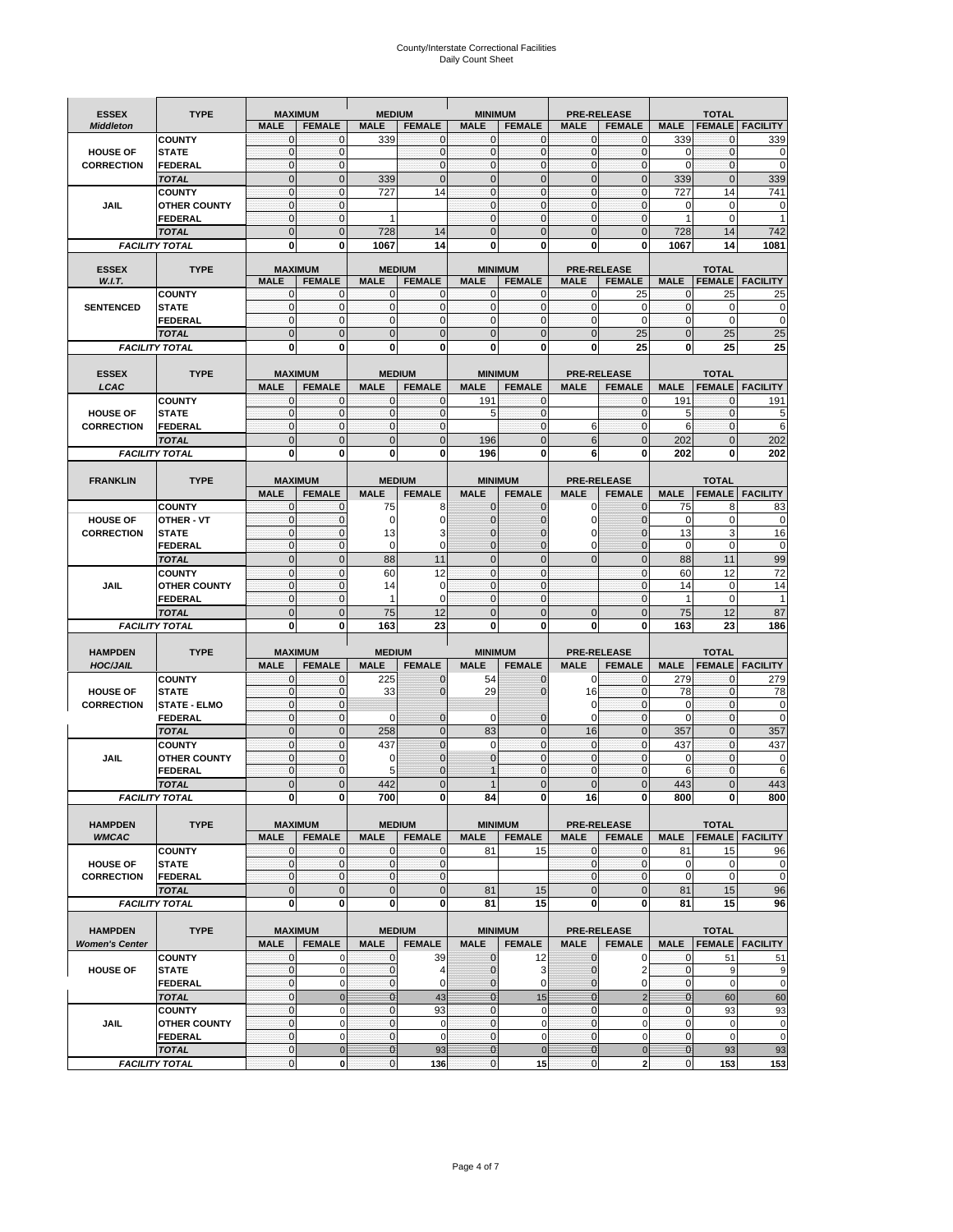| <b>HAMPSHIRE</b>  | <b>TYPE</b>                   | <b>MAXIMUM</b>                |                             |                              | <b>MEDIUM</b>               |                             | <b>MINIMUM</b>                   |                            | <b>PRE-RELEASE</b>                  |                  | <b>TOTAL</b>                  |                          |
|-------------------|-------------------------------|-------------------------------|-----------------------------|------------------------------|-----------------------------|-----------------------------|----------------------------------|----------------------------|-------------------------------------|------------------|-------------------------------|--------------------------|
|                   |                               | <b>MALE</b>                   | <b>FEMALE</b>               | <b>MALE</b>                  | <b>FEMALE</b>               | <b>MALE</b>                 | <b>FEMALE</b>                    | <b>MALE</b>                | <b>FEMALE</b>                       | <b>MALE</b>      | <b>FEMALE</b>                 | <b>FACILITY</b>          |
|                   | <b>COUNTY</b>                 | 0                             | 0                           | 56                           | $\mathbf 0$                 | 35                          | $\mathbf{0}$                     | 3                          | $\mathbf 0$                         | 94               | 0                             | 94                       |
| <b>HOUSE OF</b>   | <b>STATE</b>                  | $\mathbf 0$                   | $\mathbf 0$                 | 4                            | $\mathbf{0}$                | 6                           | $\overline{0}$                   | 3                          | $\overline{0}$                      | 13               | $\mathbf{0}$                  | 13                       |
| <b>CORRECTION</b> | <b>FEDERAL</b>                | $\mathbf{0}$                  | $\mathbf 0$                 | 0                            | $\mathbf{0}$                | 0                           | $\mathbf 0$                      | 0                          | $\mathbf 0$                         | 0                | $\mathbf 0$                   | 0                        |
|                   | <b>TOTAL</b>                  | $\mathbf{0}$                  | $\mathbf 0$                 | 60                           | $\mathbf{0}$                | 41                          | $\mathbf{0}$                     | 6                          |                                     | 107              | $\mathbf 0$                   | 107                      |
|                   | <b>COUNTY</b>                 | $\mathbf{0}$                  | $\mathbf 0$                 | 94                           | $\mathbf{0}$                | $\overline{0}$              | $\Omega$                         | $\mathbf 0$                | $\overline{0}$                      | 94               | $\mathbf 0$                   | 94                       |
| <b>JAIL</b>       | <b>OTHER COUNTY</b>           | $\mathbf{0}$                  | 0                           | $\overline{0}$               | $\mathbf 0$                 | $\mathbf 0$                 | $\mathbf{0}$                     | 0                          | $\mathbf 0$                         | 0                | 0                             | $\pmb{0}$                |
|                   | <b>FEDERAL</b>                | 0                             | $\mathbf{0}$                | 4                            | $\Omega$                    | $\overline{0}$              | $\mathbf{0}$                     | $\overline{0}$             | $\overline{0}$                      | $\overline{4}$   | $\mathbf 0$                   | 4                        |
|                   | <b>TOTAL</b>                  | $\mathbf{0}$                  | $\overline{0}$              | 98                           | $\mathbf{0}$                | $\overline{0}$              | $\mathbf 0$                      | $\overline{0}$             |                                     | 98               | $\mathbf{0}$                  | 98                       |
|                   | <b>FACILITY TOTAL</b>         | 0                             | 0                           | 158                          | 0                           | 41                          | 0                                | 6                          |                                     | 205              | 0                             | 205                      |
| <b>MIDDLESEX</b>  | <b>TYPE</b>                   | <b>MAXIMUM</b>                |                             |                              | <b>MEDIUM</b>               |                             | <b>MINIMUM</b>                   |                            | <b>PRE-RELEASE</b>                  |                  | <b>TOTAL</b>                  |                          |
| E. Cambridge      |                               | <b>MALE</b>                   | <b>FEMALE</b>               | <b>MALE</b>                  | <b>FEMALE</b>               | <b>MALE</b>                 | <b>FEMALE</b>                    | <b>MALE</b>                | <b>FEMALE</b>                       | <b>MALE</b>      | <b>FEMALE</b>                 | <b>FACILITY</b>          |
|                   | <b>COUNTY</b>                 | 0                             | 0                           | $\mathbf 0$                  | 0                           | 0                           | $\mathbf 0$                      | 0                          | $\mathbf{0}$                        | 0                | 0                             | 0                        |
| <b>HOUSE OF</b>   | <b>STATE</b>                  | $\mathbf{0}$                  | $\mathbf 0$                 | $\mathcal{C}$                | $\bf{0}$                    | $\mathbf 0$                 | $\mathbf{0}$                     | 0                          | $\mathbf 0$                         | $\pmb{0}$        | $\mathbf 0$                   | 0                        |
| <b>CORRECTION</b> | <b>FEDERAL</b>                | $\mathbf 0$                   | $\mathbf{0}$                | $\mathbf 0$                  | $\bf{0}$                    | $\mathbf{0}$                | $\mathbf 0$                      | $\mathbf{0}$               | $\mathbf 0$                         | $\pmb{0}$        | $\mathbf 0$                   | 0                        |
|                   | <b>TOTAL</b>                  | $\overline{0}$                | $\mathbf 0$                 | $\overline{0}$               | $\mathbf 0$                 | $\mathbf 0$                 | $\mathbf 0$                      | $\mathbf 0$                | $\mathbf 0$                         | $\mathbf 0$      | $\mathbf 0$                   | $\mathbf 0$              |
|                   | <b>COUNTY</b>                 | $\mathbf{0}$                  | $\mathbf{0}$                | $\mathbf 0$                  | $\mathbf{0}$                | $\mathbf{0}$                | $\mathbf{0}$                     | $\mathbf{0}$               | $\mathbf 0$                         | $\bf 0$          | $\mathbf 0$                   | 0                        |
| JAIL              | <b>OTHER COUNTY</b>           | $\mathbf{0}$                  | $\mathbf{0}$                | $\mathbf 0$                  | $\mathbf{0}$                | $\mathbf{0}$                | $\mathbf{0}$                     | $\mathbf 0$                | $\mathbf{0}$                        | $\mathbf{0}$     | $\mathbf{0}$                  | 0                        |
|                   | <b>FEDERAL</b>                | $\Omega$                      | $\mathbf 0$                 | $\Omega$                     | $\Omega$                    | $\Omega$                    | $\Omega$                         | $\mathbf{0}$               | $\mathbf 0$                         | $\mathbf{0}$     | $\mathbf{0}$                  | 0                        |
|                   | <b>TOTAL</b>                  | $\overline{0}$                | $\overline{0}$              | $\Omega$                     | $\mathbf{0}$                | $\overline{0}$              | $\Omega$                         | $\overline{0}$             | $\overline{0}$                      | $\pmb{0}$        | $\overline{0}$                | $\bf 0$                  |
|                   | <b>FACILITY TOTAL</b>         | 0                             | 0                           | $\bf{0}$                     | 0                           | 0                           | 0                                | 0                          | 0                                   | $\mathbf 0$      | 0                             | 0                        |
|                   |                               |                               |                             |                              |                             |                             |                                  |                            |                                     |                  |                               |                          |
| <b>MIDDLESEX</b>  | <b>TYPE</b>                   | <b>MAXIMUM</b><br><b>MALE</b> | <b>FEMALE</b>               | <b>MEDIUM</b><br><b>MALE</b> | <b>FEMALE</b>               | <b>MALE</b>                 | <b>MINIMUM</b><br><b>FEMALE</b>  | <b>MALE</b>                | <b>PRE-RELEASE</b><br><b>FEMALE</b> | <b>MALE</b>      | <b>TOTAL</b><br><b>FEMALE</b> | <b>FACILITY</b>          |
| <b>Billerica</b>  | <b>COUNTY</b>                 | 0                             | $\mathbf{0}$                | 284                          | $\mathbf 0$                 | 16                          | $\mathbf 0$                      | 21                         | $\overline{0}$                      | 321              | 0                             | 321                      |
| <b>HOUSE OF</b>   | <b>STATE</b>                  | $\Omega$                      | $\mathbf{0}$                | 0                            | $\mathbf{0}$                | 0                           | $\mathbf{0}$                     | 0                          | $\overline{0}$                      | 0                | $\pmb{0}$                     | 0                        |
| <b>CORRECTION</b> | FEDERAL                       | 0                             | $\mathbf{0}$                | 0                            | $\mathbf 0$                 | $\mathbf 0$                 | $\mathbf{0}$                     | $\mathbf 0$                | $\mathbf 0$                         | $\mathbf 0$      | $\pmb{0}$                     | $\mathbf 0$              |
|                   | <b>TOTAL</b>                  | $\overline{0}$                | $\mathbf 0$                 | 284                          | $\pmb{0}$                   | 16                          | $\mathbf 0$                      | 21                         | $\mathbf 0$                         | 321              | $\mathbf 0$                   | 321                      |
|                   | <b>COUNTY</b>                 | $\Omega$                      | $\mathbf 0$                 | 473                          | $\mathbf 0$                 | $\mathbf 0$                 | $\mathbf{0}$                     | $\mathbf{0}$               | $\mathbf 0$                         | 473              | $\mathbf 0$                   | 473                      |
| <b>JAIL</b>       | <b>OTHER COUNTY</b>           | $\Omega$                      | $\mathbf 0$                 | 0                            | $\mathbf 0$                 | $\mathbf{0}$                | $\mathbf{0}$                     | $\mathbf 0$                | $\mathbf{0}$                        | 0                | $\mathbf 0$                   | 0                        |
|                   | <b>FEDERAL</b>                | 0                             | $\mathbf{0}$                | $\Omega$                     | $\mathbf{0}$                | $\mathbf{0}$                | $\mathbf 0$                      | $\mathbf{0}$               | $\mathbf{0}$                        | 0                | 0                             | $\mathbf 0$              |
|                   | <b>TOTAL</b>                  | $\Omega$                      | $\mathbf 0$                 | 473                          | $\mathbf{0}$                | $\overline{0}$              | $\overline{0}$                   | $\overline{0}$             | $\overline{0}$                      | 473              | $\mathbf{0}$                  | 473                      |
|                   | <b>FACILITY TOTAL</b>         |                               | $\bf{0}$                    | 757                          | $\bf{0}$                    | 16                          | 0                                | 21                         | 0                                   | 794              | 0                             |                          |
|                   |                               |                               |                             |                              |                             |                             |                                  |                            |                                     |                  |                               | 794                      |
|                   |                               |                               |                             |                              |                             |                             |                                  |                            |                                     |                  |                               |                          |
| <b>NORFOLK</b>    | <b>TYPE</b>                   | <b>MAXIMUM</b>                |                             | <b>MEDIUM</b>                |                             |                             | <b>MINIMUM</b>                   |                            | <b>PRE-RELEASE</b>                  |                  | <b>TOTAL</b>                  |                          |
| Dedham / RT 128   |                               | <b>MALE</b>                   | <b>FEMALE</b>               | <b>MALE</b>                  | <b>FEMALE</b>               | <b>MALE</b>                 | <b>FEMALE</b>                    | <b>MALE</b>                | <b>FEMALE</b>                       | <b>MALE</b>      | <b>FEMALE</b>                 | <b>FACILITY</b>          |
|                   | <b>COUNTY</b>                 | $\mathbf 0$                   | $\mathbf{0}$                | 144                          | $\mathbf 0$                 | 0                           | 0                                | 28                         | $\mathbf{0}$                        | 172              | 0                             | 172                      |
| <b>HOUSE OF</b>   | <b>STATE</b>                  | $\pmb{0}$                     | $\mathbf{0}$                | 0<br>C                       | $\mathbf{0}$                | $\mathbf 0$                 | $\mathbf{0}$                     | 0                          | $\mathbf 0$                         | 0                | $\pmb{0}$                     | 0                        |
| <b>CORRECTION</b> | FEDERAL                       | $\mathbf{0}$<br>$\mathbf{0}$  | $\mathbf 0$                 |                              | $\mathbf{0}$                | 0                           | $\overline{0}$                   | $\mathbf 0$                | $\mathbf 0$                         | $\mathbf 0$      | $\mathbf{0}$                  | 0                        |
|                   | <b>TOTAL</b><br><b>COUNTY</b> | $\pmb{0}$                     | $\mathbf 0$<br>$\mathbf{0}$ | 144<br>267                   | $\pmb{0}$<br>$\mathbf 0$    | $\mathbf 0$<br>$\mathbf{0}$ | $\mathbf 0$<br>$\mathbf 0$       | 28<br>$\mathbf{0}$         | $\mathbf 0$<br>$\mathbf 0$          | 172<br>267       | $\mathbf 0$<br>$\mathbf{0}$   | 172<br>267               |
| <b>JAIL</b>       | <b>INS</b>                    | $\mathbf{0}$                  | $\mathbf{0}$                |                              | $\mathbf 0$                 | $\mathbf{0}$                | $\mathbf 0$                      | $\mathbf 0$                | $\mathbf{0}$                        | 0                | $\mathbf 0$                   | $\mathbf 0$              |
|                   | FEDERAL                       | $\pmb{0}$                     | $\mathbf{0}$                | 53                           | $\bf{0}$                    | $\mathbf{0}$                | $\pmb{0}$                        | $\mathbf 0$                | $\mathbf{0}$                        | 53               | $\bf{0}$                      | 53                       |
|                   | <b>TOTAL</b>                  | $\mathbf{0}$                  | $\mathbf 0$                 | 320                          | $\pmb{0}$                   | $\mathbf 0$                 | $\mathbf{0}$                     | $\overline{0}$             | $\overline{0}$                      | 320              | $\mathbf{0}$                  | 320                      |
|                   | <b>FACILITY TOTAL</b>         | 0                             | $\bf{0}$                    | 464                          | $\bf{0}$                    | O                           | 0                                | 28                         | 0                                   | 492              | 0                             | 492                      |
|                   |                               |                               |                             |                              |                             |                             |                                  |                            |                                     |                  |                               |                          |
| <b>NORFOLK</b>    | <b>TYPE</b>                   | <b>MAXIMUM</b>                |                             | <b>MEDIUM</b>                |                             |                             | <b>MINIMUM</b>                   |                            | <b>PRE-RELEASE</b>                  |                  | <b>TOTAL</b>                  |                          |
| <b>Braintree</b>  |                               | <b>MALE</b>                   | <b>FEMALE</b>               | <b>MALE</b>                  | <b>FEMALE</b>               | <b>MALE</b>                 | <b>FEMALE</b>                    | <b>MALE</b>                | <b>FEMALE</b>                       | <b>MALE</b>      | <b>FEMALE</b>                 | <b>FACILITY</b>          |
|                   | <b>COUNTY</b>                 | 0                             | $\mathbf{0}$                | $\mathbf 0$                  | 0                           | 0                           | $\mathbf{0}$                     | 0                          | 0                                   | 0                | 0                             | 0                        |
| <b>HOUSE OF</b>   | <b>STATE</b>                  | $\Omega$                      | 0                           | $\Omega$                     | $\overline{0}$              | $\mathbf 0$                 | $\Omega$                         | $\mathbf 0$                | $\mathbf 0$                         | $\overline{0}$   | $\mathbf 0$                   | $\mathbf 0$              |
| <b>CORRECTION</b> | <b>FEDERAL</b>                | $\mathbf 0$                   | 0                           | $\mathbf{0}$                 | $\bf{0}$                    | $\mathbf 0$                 | $\mathbf{0}$                     | 0                          | 0                                   | $\mathbf 0$      | 0                             | $\mathbf 0$              |
|                   | <b>TOTAL</b>                  | $\mathbf{0}$                  | $\mathbf 0$                 | $\overline{0}$               | $\pmb{0}$                   | $\mathbf 0$                 | $\mathbf{0}$                     | $\mathbf 0$                | $\mathbf{0}$                        | $\mathbf 0$      | $\mathbf{0}$                  | $\pmb{0}$                |
|                   | <b>FACILITY TOTAL</b>         | $\mathbf 0$                   | 0                           | $\mathbf 0$                  | $\mathbf 0$                 | $\mathbf{0}$                | $\mathbf{0}$                     | 0                          | $\bf{0}$                            | $\mathbf{0}$     | 0                             | $\mathbf{0}$             |
| <b>PLYMOUTH</b>   | <b>TYPE</b>                   |                               | <b>MAXIMUM</b>              |                              | <b>MEDIUM</b>               |                             | <b>MINIMUM</b>                   |                            | <b>PRE-RELEASE</b>                  |                  | <b>TOTAL</b>                  |                          |
|                   |                               | <b>MALE</b>                   | <b>FEMALE</b>               | <b>MALE</b>                  | <b>FEMALE</b>               | <b>MALE</b>                 | <b>FEMALE</b>                    | <b>MALE</b>                | <b>FEMALE</b>                       | <b>MALE</b>      |                               | <b>FEMALE   FACILITY</b> |
|                   | <b>COUNTY</b>                 | $\mathbf 0$                   | $\mathbf{0}$                | 138                          | $\mathbf{0}$                | $\mathbf 0$                 | $\mathbf{0}$                     | $\mathbf 0$                | $\mathbf 0$                         | 138              | $\overline{0}$                | 138                      |
| <b>HOUSE OF</b>   | <b>STATE</b>                  | $\mathbf{0}$                  | $\mathbf 0$                 | 60                           | $\mathbf{0}$                | $\mathbf 0$                 | $\mathbf{0}$                     | $\mathbf 0$                | $\mathbf 0$                         | 60               | $\mathbf 0$                   | 60                       |
| <b>CORRECTION</b> | <b>FEDERAL</b>                | $\mathbf 0$                   | $\mathbf 0$                 | $\mathbf 0$                  | $\pmb{0}$                   | $\mathbf 0$                 | $\mathbf 0$                      | $\pmb{0}$                  | $\mathbf{0}$                        | $\mathbf 0$      | $\mathbf 0$                   | $\mathbf 0$              |
|                   | <b>DYS</b>                    | $\mathbf 0$                   | $\pmb{0}$                   | $\mathbf 0$                  | $\mathbf 0$                 | $\mathbf 0$                 | $\mathbf{0}$                     | $\pmb{0}$                  | 0                                   | $\mathbf 0$      | $\mathbf 0$                   | $\mathbf 0$              |
|                   | <b>TOTAL</b>                  | $\mathbf{0}$                  | $\mathbf 0$                 | 198                          | $\mathbf{0}$                | $\mathbf 0$                 | $\overline{0}$                   | $\mathbf{0}$               | $\mathbf{0}$                        | 198              | $\mathbf 0$                   | 198                      |
|                   | <b>COUNTY</b>                 | $\mathbf{0}$                  | $\mathbf 0$                 | 253                          | $\mathbf{0}$                | $\mathbf{0}$                | $\overline{0}$                   | $\mathbf{0}$               | $\mathbf{0}$                        | 253              | $\mathbf 0$                   | 253                      |
| <b>JAIL</b>       | <b>OTHER COUNTY</b>           | 0                             | $\mathbf 0$                 | 268                          | $\bf{0}$                    | $\mathbf{0}$                | $\overline{0}$                   | $\mathbf 0$                | $\mathbf 0$                         | 268              | $\mathbf 0$                   | 268                      |
|                   | <b>FEDERAL</b>                | 0                             | $\mathbf 0$                 | 186                          | $\mathbf{O}$                | $\mathbf{0}$                | $\mathbf{0}$                     | 0                          | 0                                   | 186              | $\bf{0}$                      | 186                      |
|                   | 52A's                         | $\pmb{0}$<br>$\mathbf{0}$     | $\mathbf{0}$                | 0<br>$\mathbf 0$             | $\mathbf 0$<br>$\mathbf{0}$ | $\mathbf 0$<br>$\mathbf{0}$ | $\overline{0}$<br>$\overline{0}$ | $\mathbf 0$<br>$\mathbf 0$ | $\mathbf 0$<br>$\mathbf{0}$         | 0<br>$\mathbf 0$ | $\mathbf{0}$<br>$\mathbf{0}$  | $\mathbf 0$              |
|                   | Non 52A's<br><b>TOTAL</b>     | $\mathbf 0$                   | $\mathbf 0$<br>$\mathbf 0$  | 707                          | $\mathbf 0$                 | $\mathbf 0$                 | $\mathbf 0$                      | $\mathbf 0$                | $\pmb{0}$                           | 707              | $\mathbf 0$                   | $\mathbf 0$<br>707       |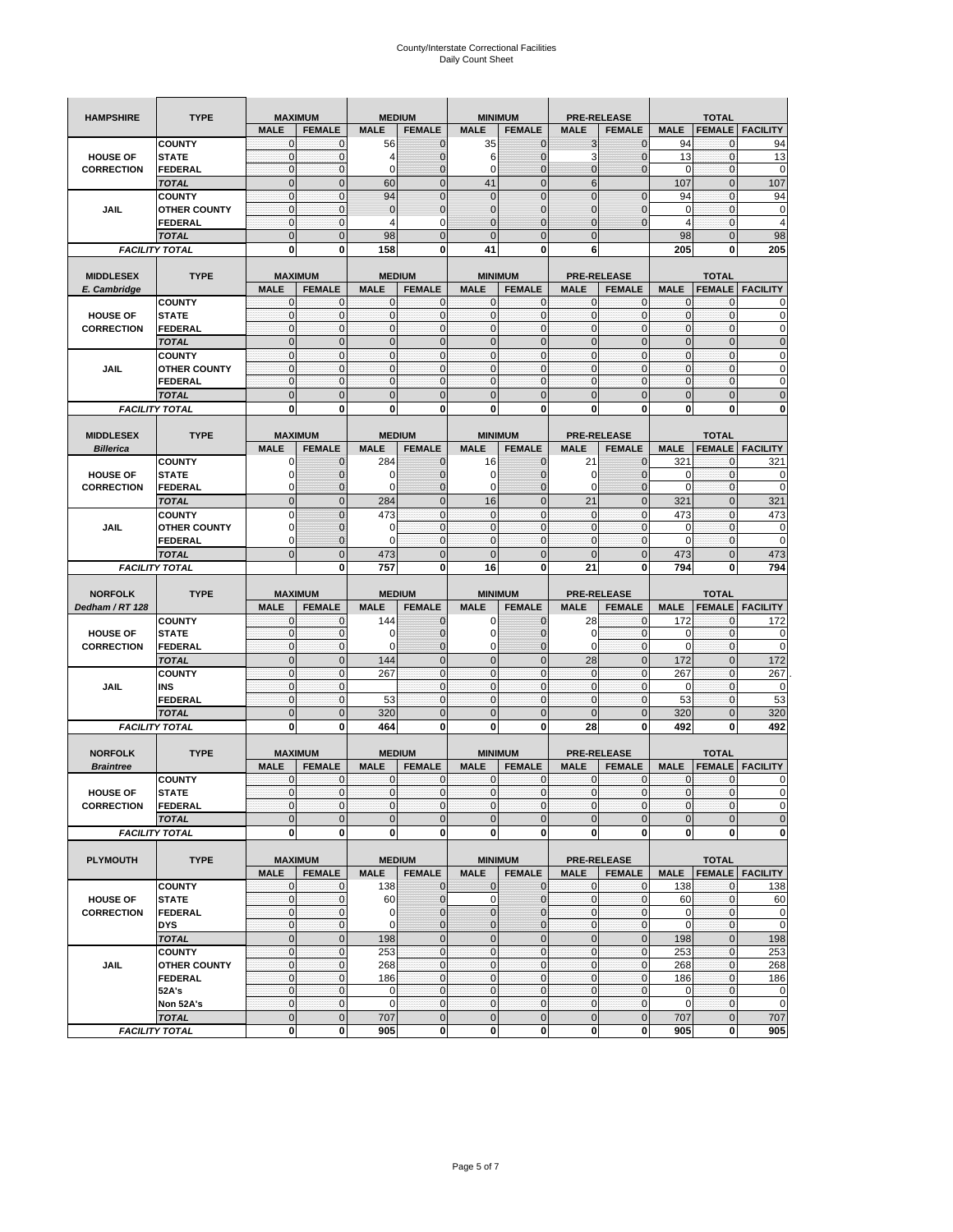# County/Interstate Correctional Facilities Daily Count Sheet

| <b>SUFFOLK</b>        | <b>TYPE</b>           | <b>MAXIMUM</b>               |               |             | <b>MEDIUM</b> | <b>MINIMUM</b> |               |                | <b>PRE-RELEASE</b> |             | <b>TOTAL</b>  |                 |
|-----------------------|-----------------------|------------------------------|---------------|-------------|---------------|----------------|---------------|----------------|--------------------|-------------|---------------|-----------------|
| <b>Nashua Street</b>  |                       | <b>MALE</b>                  | <b>FEMALE</b> | <b>MALE</b> | <b>FEMALE</b> | <b>MALE</b>    | <b>FEMALE</b> | <b>MALE</b>    | <b>FEMALE</b>      | <b>MALE</b> | <b>FEMALE</b> | <b>FACILITY</b> |
|                       | <b>COUNTY</b>         | $\Omega$                     | $\mathbf 0$   | 535         |               | $\overline{0}$ | $\mathbf{0}$  | $\mathbf{0}$   | $\Omega$           | 535         |               | 536             |
| <b>JAIL</b>           | <b>OTHER COUNTY</b>   | $\Omega$                     | $\Omega$      | $\Omega$    | 0             | $\mathbf{0}$   | $\mathbf{0}$  | $\mathbf{0}$   | $\Omega$           | $\Omega$    | $\Omega$      | 0               |
|                       | <b>FEDERAL</b>        | $\Omega$                     | $\Omega$      | $\Omega$    | 0             | $\mathbf{0}$   | $\mathbf{0}$  | $\Omega$       | $\Omega$           | $\Omega$    | $\Omega$      | $\Omega$        |
|                       | <b>TOTAL</b>          | $\overline{0}$               | $\mathbf 0$   | 535         |               | $\mathbf 0$    | $\mathbf{0}$  | $\mathbf{0}$   | $\mathbf 0$        | 535         |               | 536             |
|                       | <b>FACILITY TOTAL</b> | $\mathbf{0}$                 | 0             | 535         |               | $\mathbf{0}$   | $\bf{0}$      | $\mathbf{0}$   | 0                  | 535         |               | 536             |
|                       |                       |                              |               |             |               |                |               |                |                    |             |               |                 |
| <b>SUFFOLK</b>        | <b>TYPE</b>           | <b>MAXIMUM</b>               |               |             | <b>MEDIUM</b> | <b>MINIMUM</b> |               |                | <b>PRE-RELEASE</b> |             | <b>TOTAL</b>  |                 |
| South Bay             |                       | <b>MALE</b>                  | <b>FEMALE</b> | <b>MALE</b> | <b>FEMALE</b> | <b>MALE</b>    | <b>FEMALE</b> | <b>MALE</b>    | <b>FEMALE</b>      | <b>MALE</b> | <b>FEMALE</b> | <b>FACILITY</b> |
|                       | <b>COUNTY</b>         | $\Omega$                     | $\Omega$      | 571         | 255           | $\mathbf{0}$   | $\mathbf{0}$  | 5              | 2                  | 576         | 257           | 833             |
| <b>HOUSE OF</b>       | <b>STATE</b>          | $\Omega$                     | $\Omega$      | $\Omega$    |               | $\mathbf{0}$   | $\Omega$      | 0              | $\Omega$           | $\Omega$    |               | 1               |
| <b>CORRECTION</b>     | FEDERAL               | $\mathbf{0}$                 | $\mathbf{0}$  | $\Omega$    | 0             | $\mathbf{0}$   | $\mathbf{0}$  | 0              | $\mathbf 0$        | $\Omega$    | $\Omega$      | $\mathbf 0$     |
|                       | <b>TOTAL</b>          | $\mathbf{0}$                 | $\mathbf 0$   | 571         | 256           | $\overline{0}$ | $\mathbf{0}$  | 5              | $\overline{2}$     | 576         | 258           | 834             |
|                       | <b>FACILITY TOTAL</b> | 0                            | $\mathbf{0}$  | 571         | 256           | $\mathbf{0}$   | $\bf{0}$      | 5              | $\overline{2}$     | 576         | 258           | 834             |
|                       |                       |                              |               |             |               |                |               |                |                    |             |               |                 |
| <b>WORCESTER</b>      |                       | <b>MAXIMUM</b>               |               |             | <b>MEDIUM</b> | <b>MINIMUM</b> |               |                | <b>PRE-RELEASE</b> |             | <b>TOTAL</b>  |                 |
|                       |                       | <b>MALE</b>                  | <b>FEMALE</b> | <b>MALE</b> | <b>FEMALE</b> | <b>MALE</b>    | <b>FEMALE</b> | <b>MALE</b>    | <b>FEMALE</b>      | <b>MALE</b> | <b>FEMALE</b> | <b>FACILITY</b> |
|                       | <b>COUNTY</b>         |                              |               |             |               |                |               |                |                    | 356         | 0             | 356             |
| <b>HOUSE OF</b>       | <b>STATE</b>          |                              |               |             |               |                |               |                |                    | 0           | $\Omega$      | 0               |
| <b>CORRECTION</b>     | FEDERAL               |                              |               |             |               |                |               |                |                    | $\Omega$    | $\Omega$      | 0               |
|                       | <b>TOTAL</b>          | $\cap$                       | $\Omega$      | $\Omega$    | $\Omega$      | $\Omega$       | $\Omega$      | $\Omega$       | $\Omega$           | 356         | $\Omega$      | 356             |
|                       | <b>COUNTY</b>         |                              |               |             |               |                |               |                |                    | 463         | $\Omega$      | 463             |
| <b>JAIL</b>           | <b>OTHER COUNTY</b>   |                              |               |             |               |                |               |                |                    | $\Omega$    | $\Omega$      | $\mathbf 0$     |
|                       | FEDERAL               |                              |               |             |               |                |               |                |                    | $\Omega$    | $\Omega$      | $\Omega$        |
|                       | <b>TOTAL</b>          | U                            | $\Omega$      | $\Omega$    | $\mathbf 0$   | $\mathbf{0}$   | $\Omega$      | $\overline{0}$ | $\Omega$           | 463         | $\Omega$      | 463             |
|                       | <b>FACILITY TOTAL</b> | $\Omega$                     | $\mathbf 0$   | $\bf{0}$    | 0             | $\mathbf{0}$   | $\mathbf{0}$  | $\mathbf{0}$   | οl                 | 819         | 0             | 819             |
| <b>FEDERAL BUREAU</b> |                       | <b>STATE</b>                 |               |             |               |                |               |                |                    |             |               |                 |
| OF PRISONS            | <b>TYPE</b>           | <b>TOTAL</b>                 | 12            |             |               |                |               |                |                    |             |               |                 |
| <b>DYS</b>            | <b>TYPE</b>           | <b>STATE</b>                 | $\mathbf{1}$  |             |               |                |               |                |                    |             |               |                 |
|                       |                       | <b>TOTAL</b><br><b>STATE</b> |               |             |               |                |               |                |                    |             |               |                 |
| <b>INTERSTATES</b>    | <b>TYPE</b>           | <b>TOTAL</b>                 | 80            |             |               |                |               |                |                    |             |               |                 |

\*Data for county facilities is provided by the MA County Sheriffs.